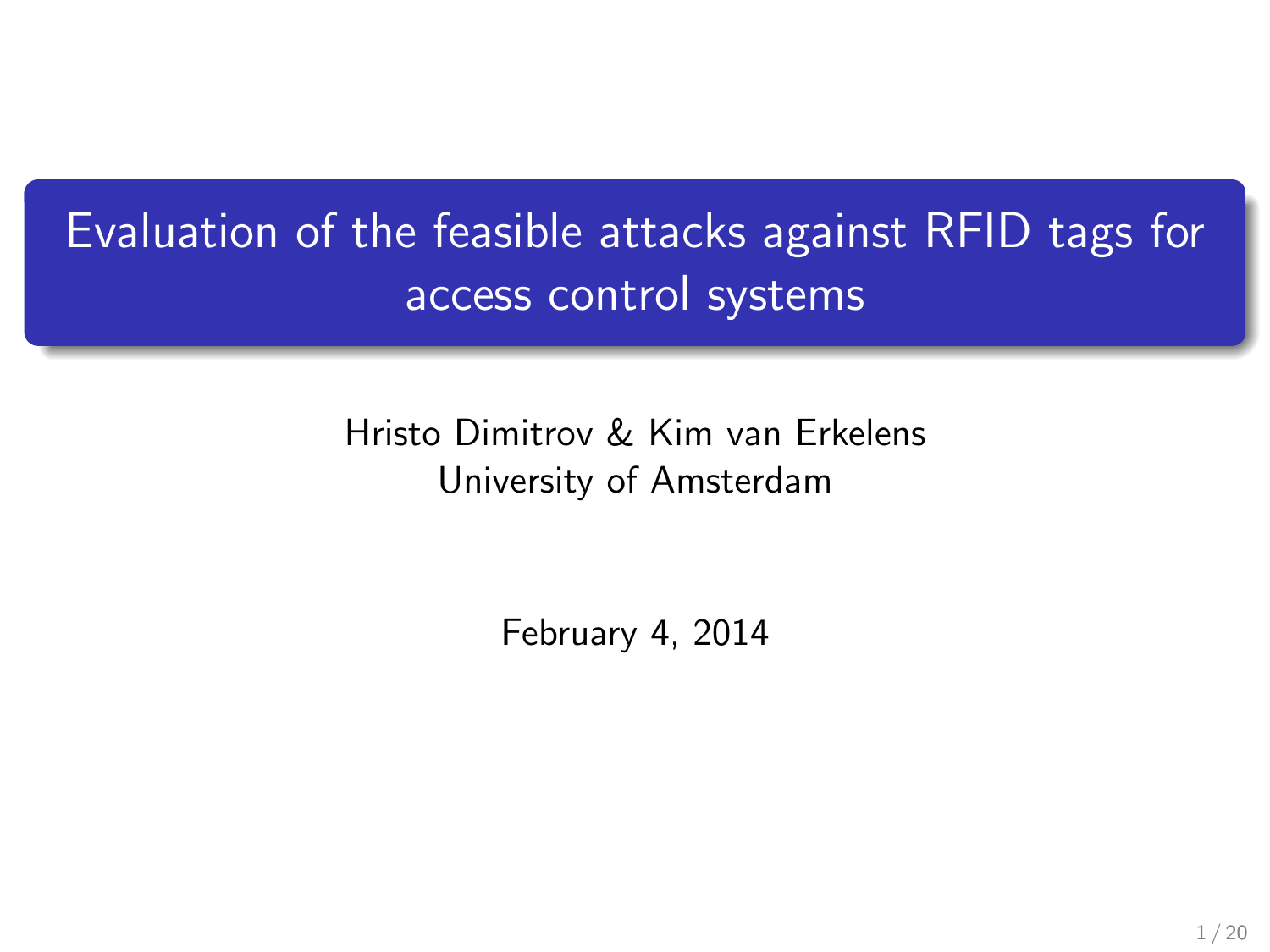### **Contents**

### [Introduction](#page-2-0)

### [Background](#page-4-0)





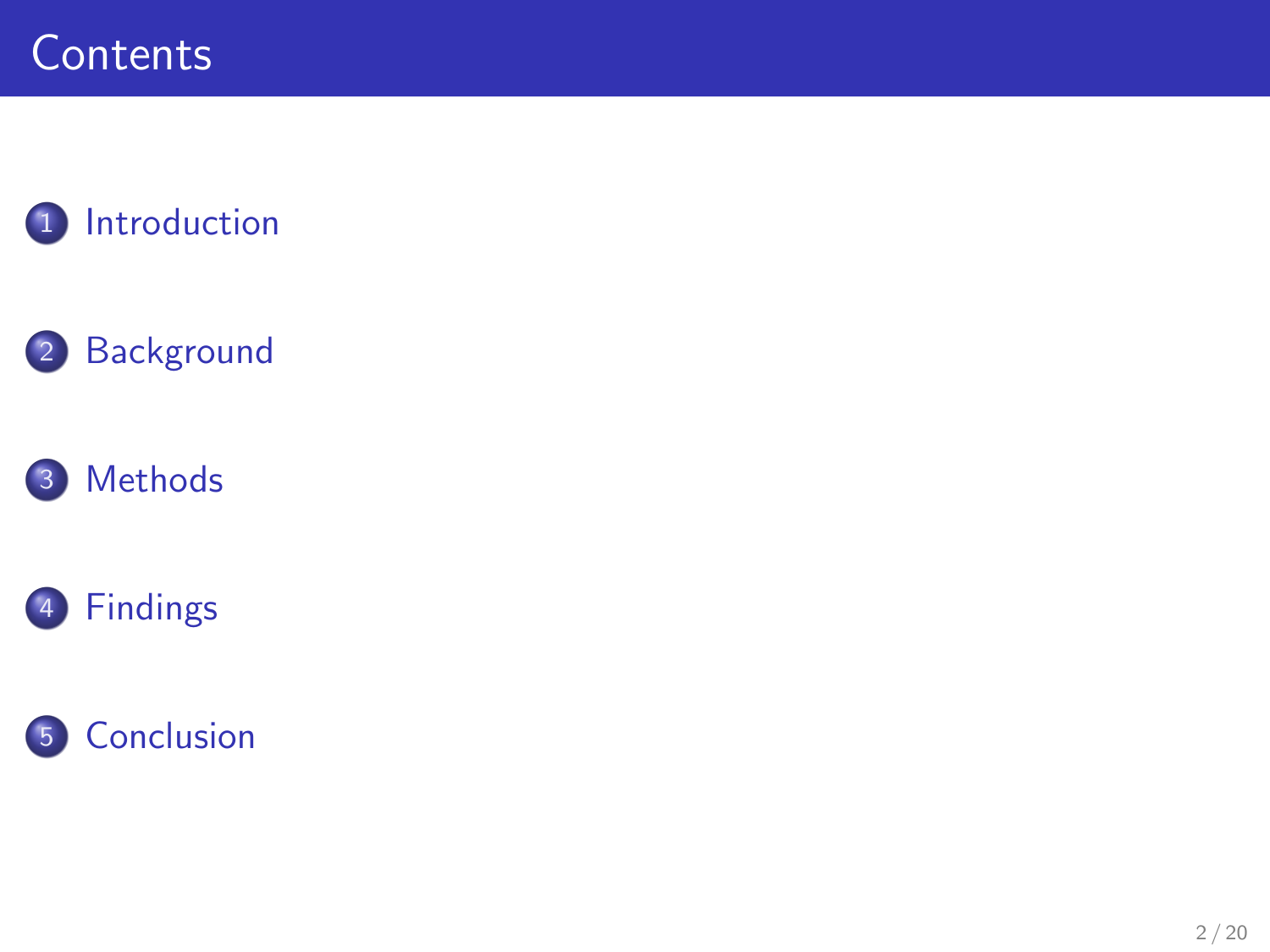### <span id="page-2-0"></span>RFID and access control systems



#### **• Proximity Integrated Circuit Card (PICC)**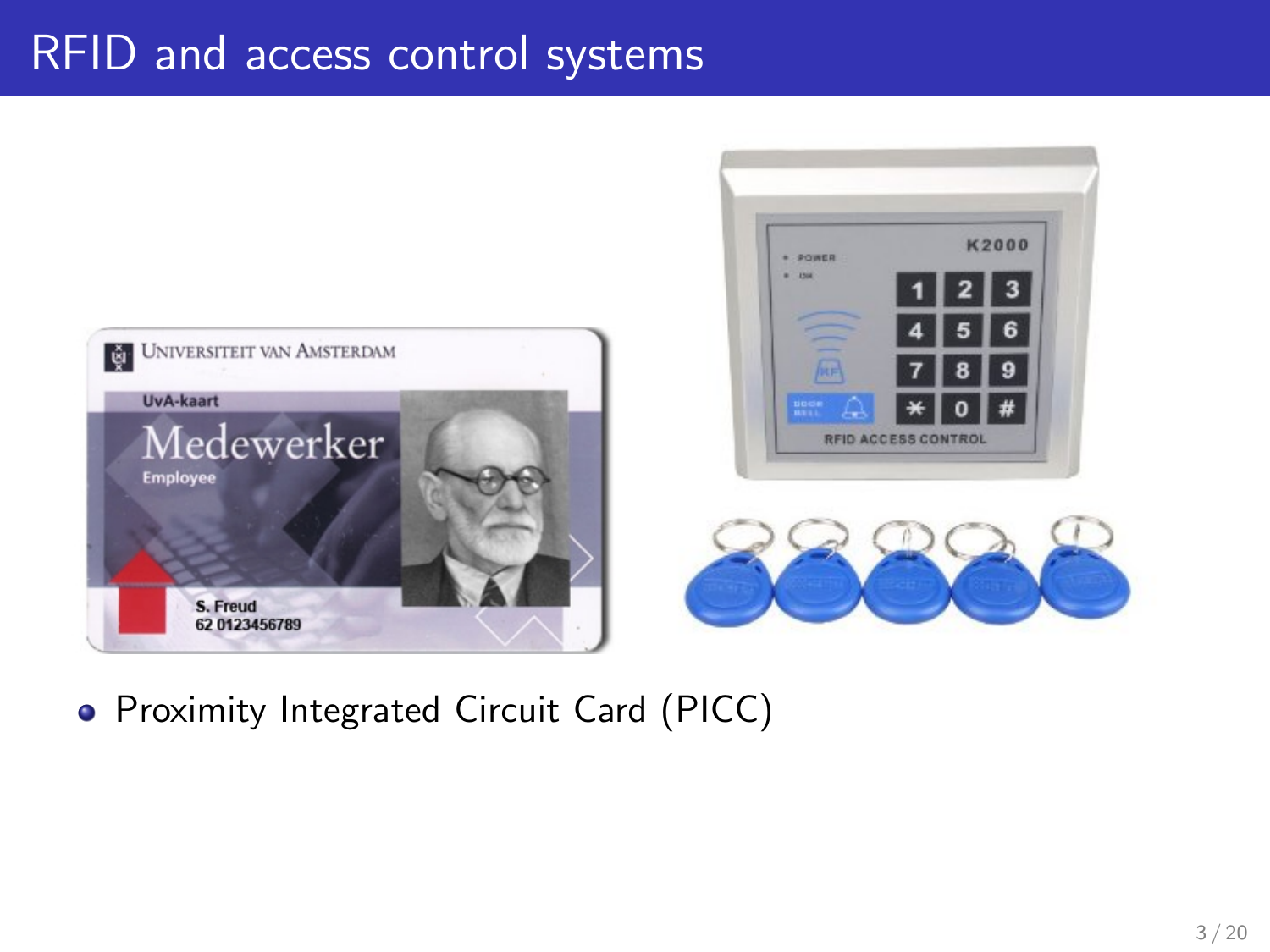### Main question

What should one focus on when performing a security testing of an implementation of an RFID access control system?

### **Subquestions**

- Which are the known attacks against the tags for various implementations of RFID access control systems?
- **2** How feasible are those attacks and what kind of threat do they introduce?
- <sup>3</sup> What is the applicability of these attacks for different types of systems?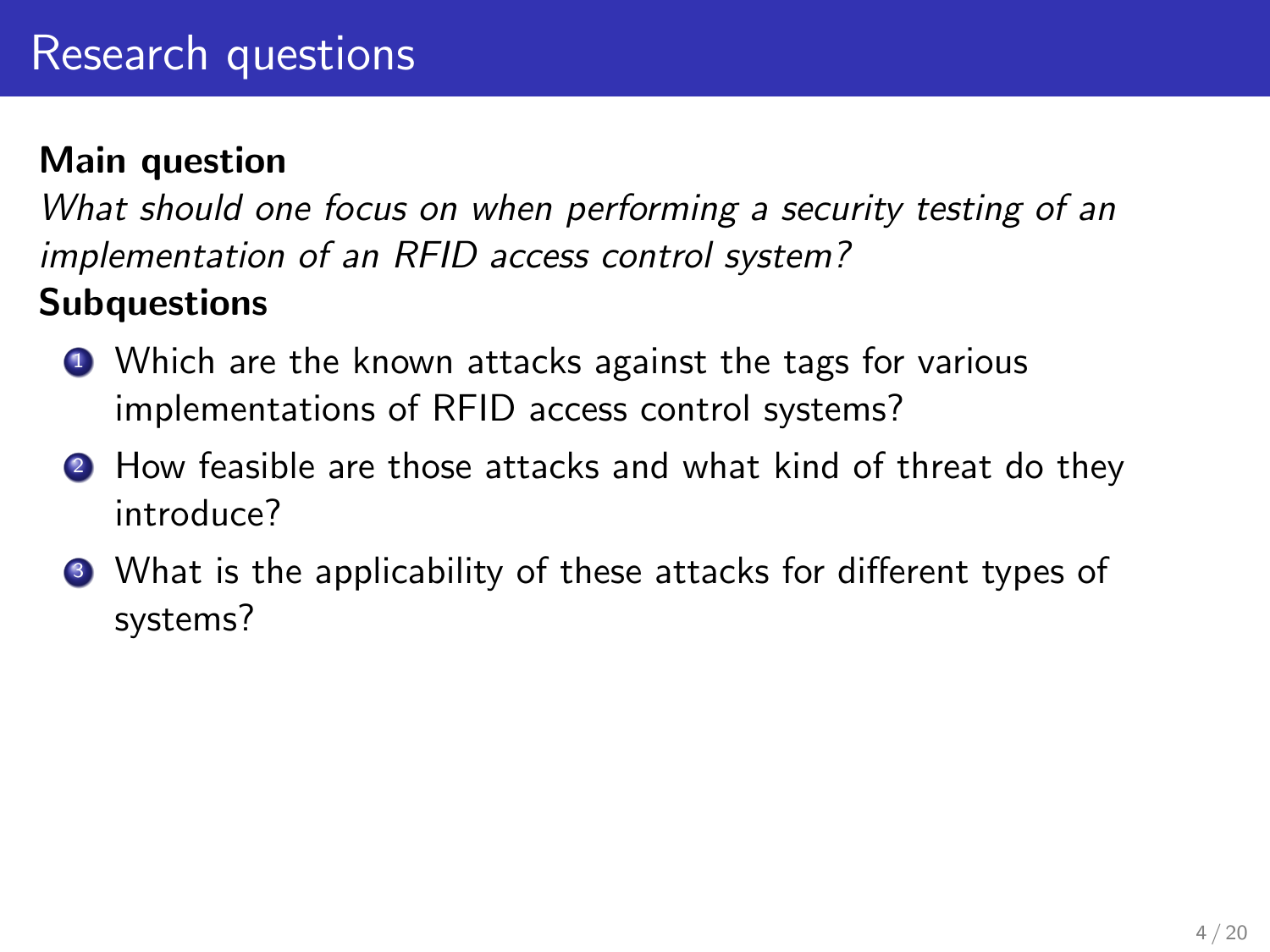### <span id="page-4-0"></span>Related work

### Previous Research

- Known attacks against RFID systems: Classification of RFID attacks
- **•** Practical attacks against RFID systems
- A Framework for Assessing RFID System Security and Privacy Risks

#### Our contribution

- **•** Test and give an overview of the known attacks
- Advice about a practical approach for assessments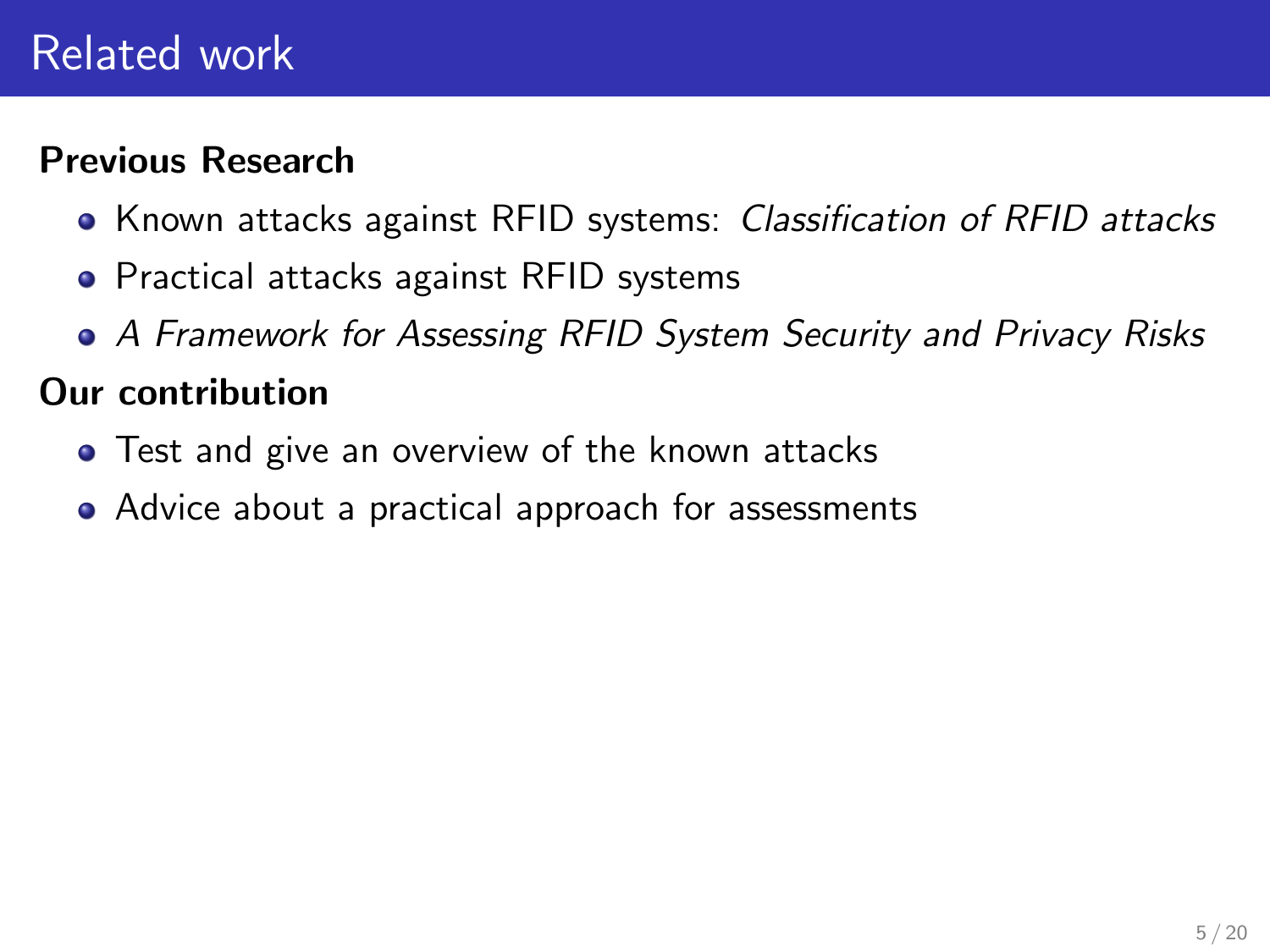<span id="page-5-0"></span>

|   | System Description                | Supported tag types               |
|---|-----------------------------------|-----------------------------------|
|   | External Company 1 MIFARE Classic |                                   |
| В | External Company 2 HID            |                                   |
|   | Demo Kit 1                        | <b>MIFARE Classic and DESFire</b> |
|   | Demo Kit 2                        | EM410x                            |

### Low Frequency (120 - 150 kHz)

- HID (ProxCard II)
- $\bullet$  EM410 $\times$

### High Frequency (13.56 MHz)

- **MIFARE Classic**
- **MIFARE DESFire**
- **MIFARE UltraLight**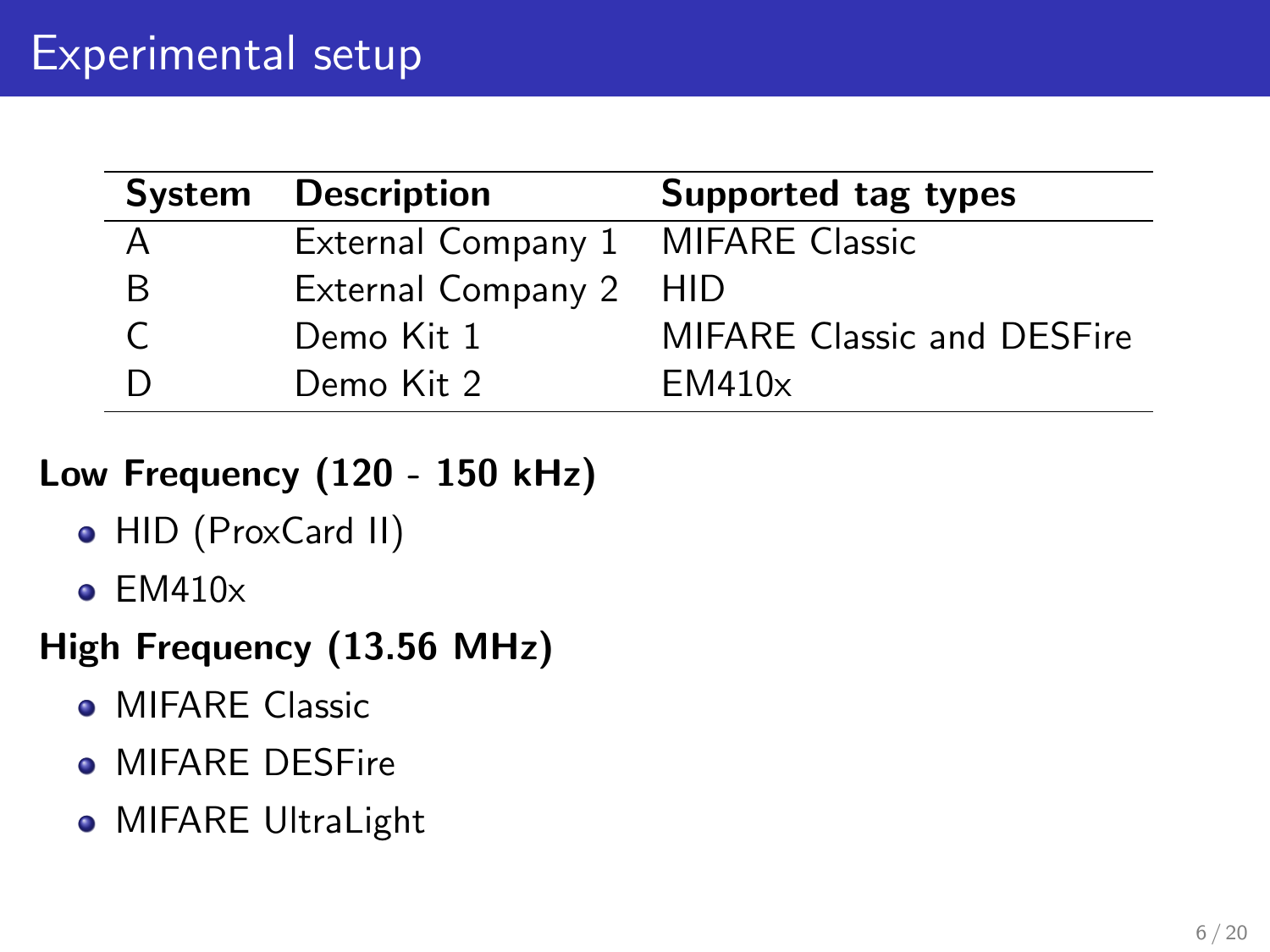|               |                |   |  |              |   |   |   |   |                    |   | Byte Number within a Block |              |  |                                 |                           |
|---------------|----------------|---|--|--------------|---|---|---|---|--------------------|---|----------------------------|--------------|--|---------------------------------|---------------------------|
| <b>Sector</b> | <b>Block</b>   | 0 |  | 2            | 3 | 4 | 5 | 6 | 7                  | 8 |                            |              |  | 9   10   11   12   13   14   15 | <b>Description</b>        |
| 15            | 3              |   |  | <b>Key A</b> |   |   |   |   | <b>Access Bits</b> |   |                            | Key B        |  |                                 | <b>Sector Trailer 15</b>  |
|               | 2              |   |  |              |   |   |   |   |                    |   |                            |              |  |                                 | Data                      |
|               |                |   |  |              |   |   |   |   |                    |   |                            |              |  |                                 | Data                      |
|               | 0              |   |  |              |   |   |   |   |                    |   |                            |              |  |                                 | Data                      |
| 14            | 3              |   |  | <b>Key A</b> |   |   |   |   | <b>Access Bits</b> |   |                            | Key B        |  |                                 | <b>Sector Trailer 14</b>  |
|               | $\overline{2}$ |   |  |              |   |   |   |   |                    |   |                            |              |  |                                 | Data                      |
|               | 1              |   |  |              |   |   |   |   |                    |   |                            |              |  |                                 | Data                      |
|               | 0              |   |  |              |   |   |   |   |                    |   |                            |              |  |                                 | Data                      |
|               |                |   |  |              |   |   |   |   |                    |   |                            |              |  |                                 |                           |
| ÷             |                |   |  |              |   |   |   |   |                    |   |                            |              |  |                                 |                           |
|               |                |   |  |              |   |   |   |   |                    |   |                            |              |  |                                 |                           |
|               |                |   |  |              |   |   |   |   |                    |   |                            |              |  |                                 |                           |
|               |                |   |  |              |   |   |   |   |                    |   |                            |              |  |                                 |                           |
|               |                |   |  |              |   |   |   |   |                    |   |                            |              |  |                                 |                           |
| 1             | 3              |   |  | <b>Key A</b> |   |   |   |   | <b>Access Bits</b> |   |                            | <b>Key B</b> |  |                                 | <b>Sector Trailer 1</b>   |
|               | $\overline{2}$ |   |  |              |   |   |   |   |                    |   |                            |              |  |                                 | Data                      |
|               |                |   |  |              |   |   |   |   |                    |   |                            |              |  |                                 | Data                      |
|               | 0              |   |  |              |   |   |   |   |                    |   |                            |              |  |                                 | Data                      |
| $\mathbf{0}$  | 3              |   |  | Key A        |   |   |   |   | <b>Access Bits</b> |   |                            | <b>Key B</b> |  |                                 | <b>Sector Trailer 0</b>   |
|               | $\overline{2}$ |   |  |              |   |   |   |   |                    |   |                            |              |  |                                 | Data                      |
|               | 1              |   |  |              |   |   |   |   |                    |   |                            |              |  |                                 | <b>Data</b>               |
|               | 0              |   |  |              |   |   |   |   |                    |   |                            |              |  |                                 | <b>Manufacturer Block</b> |

7 / 20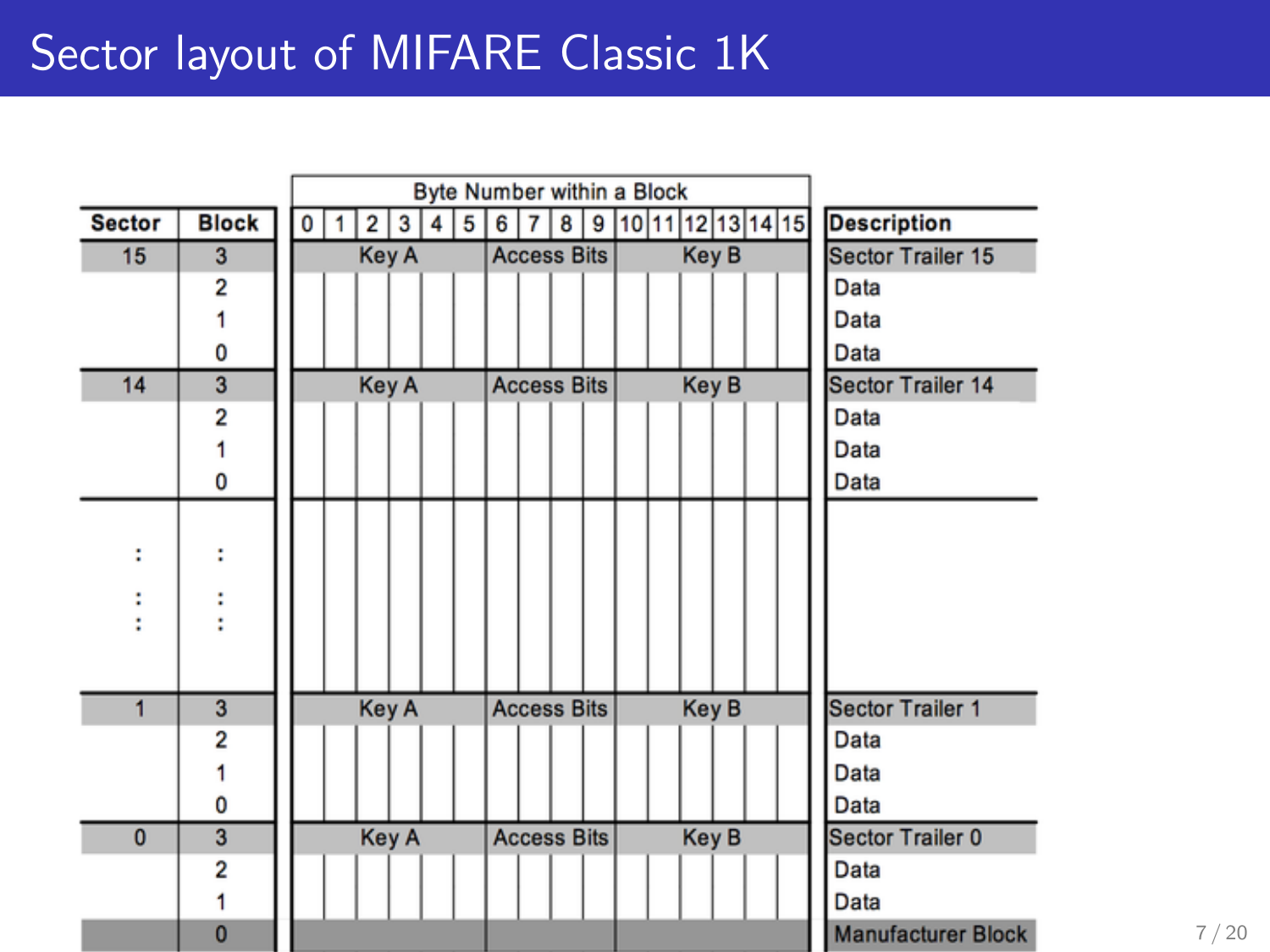## Tools

### **Hardware**

- Proxmark 3
- NFC readers

### **Software**

- Proxmark client (revision 840)
- $\bullet$  libnfc 1.7.0
- Kali Linux

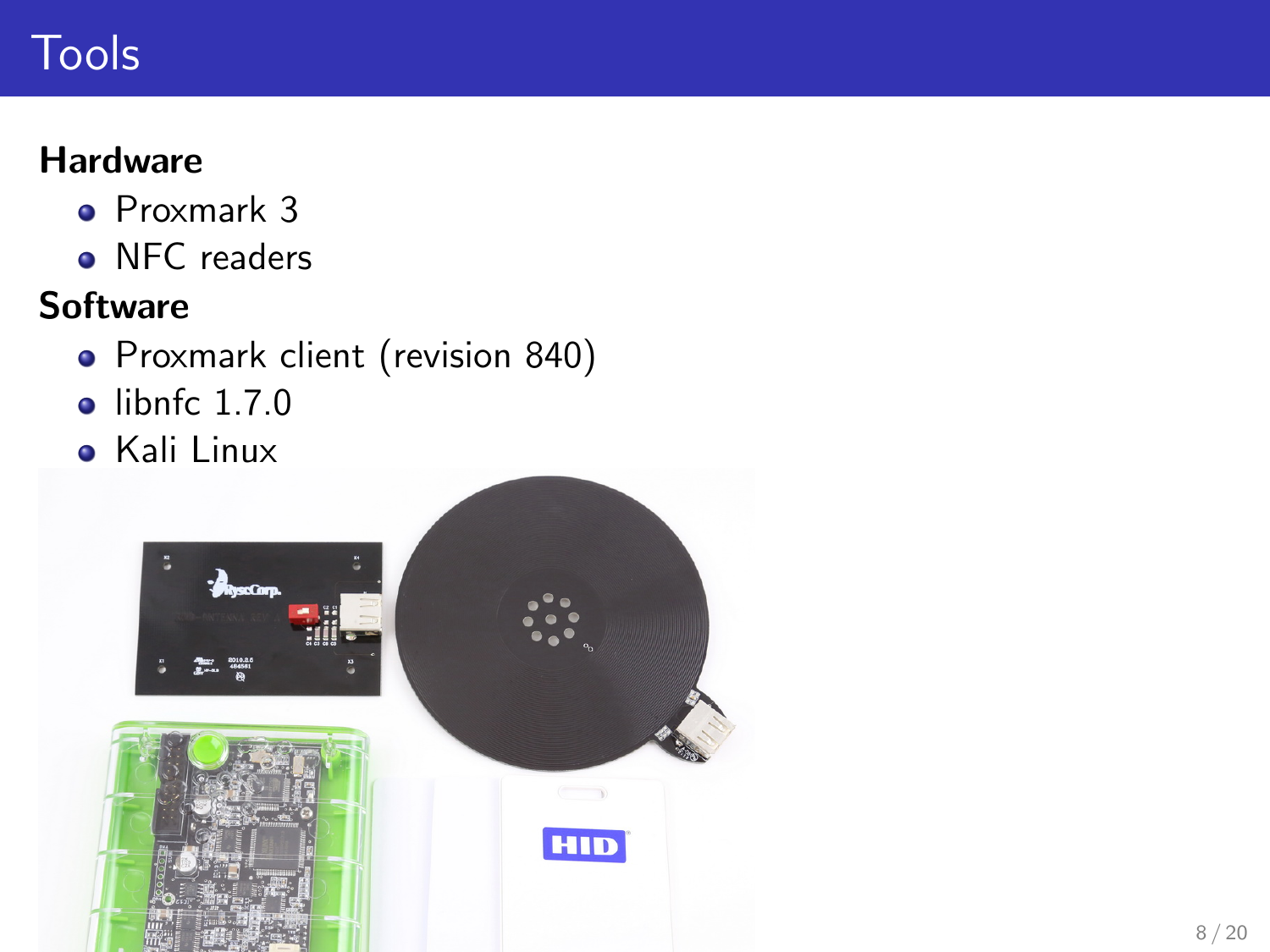# Approach

### Measured specifications

- **o** Time
- Knowledge and Skills
- **e** Resources
- **Success Rate**
- **o** Gain
- Additional requirements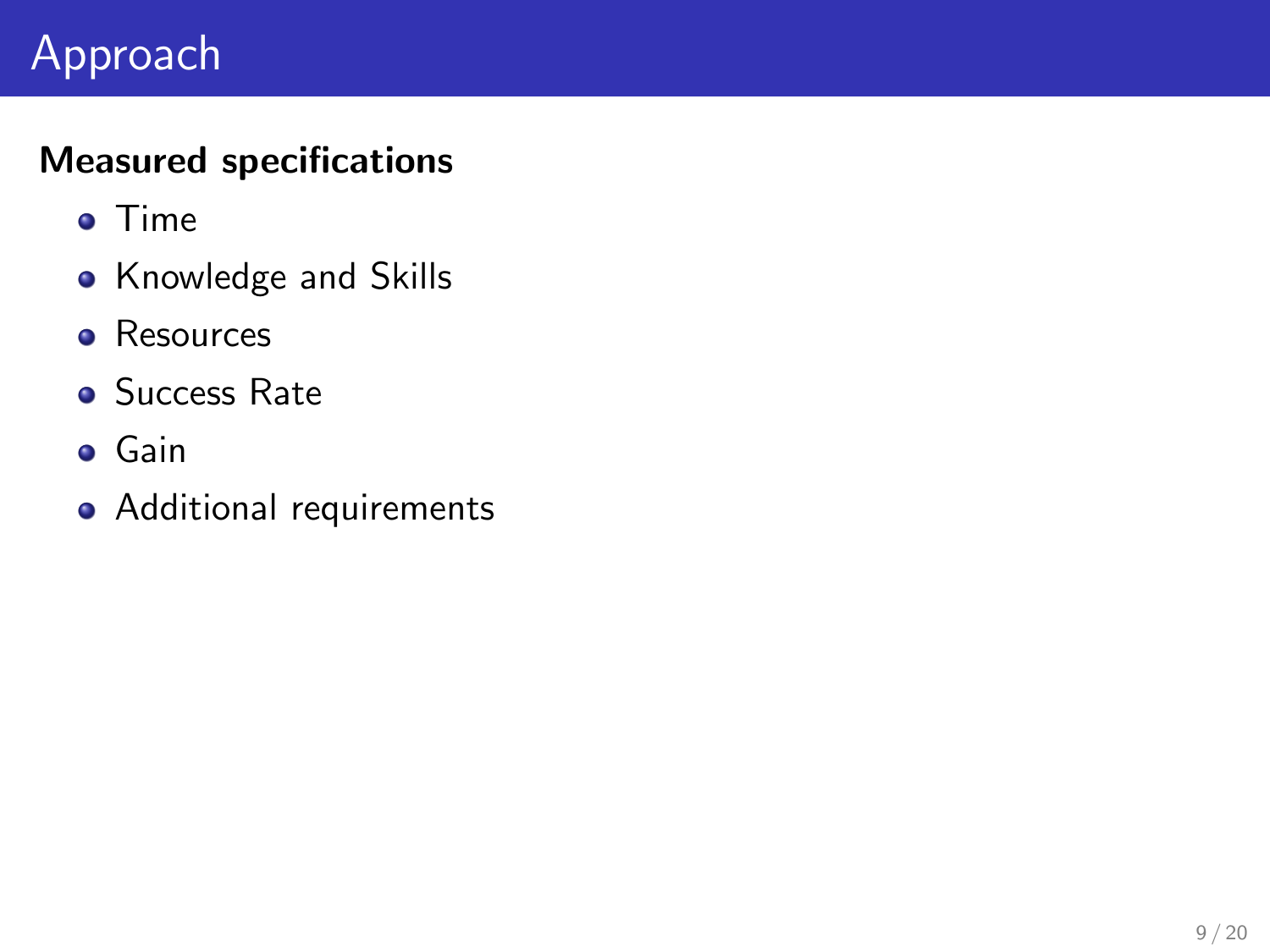# <span id="page-9-0"></span>Findings

#### Attacks: Key Retrieval

- **•** Default Keys
- **o** DarkSide Attack
- Snooping and MFKey
- **Nested Attack**

### Faking a valid tag

- **Tag Emulation**
- **•** Tag Cloning
- Relay attack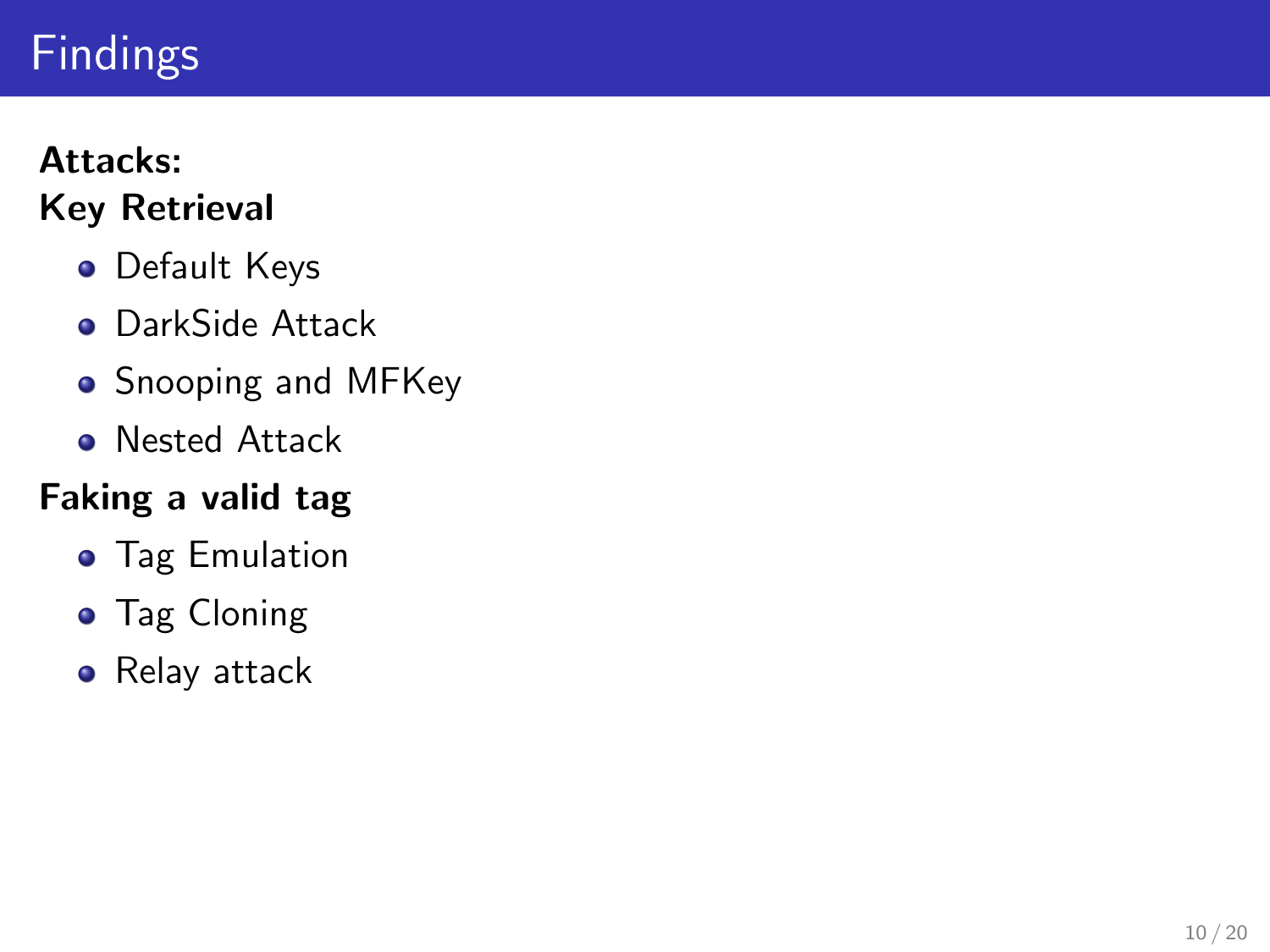

#### Feasibility: Slow, Intermediate to Perform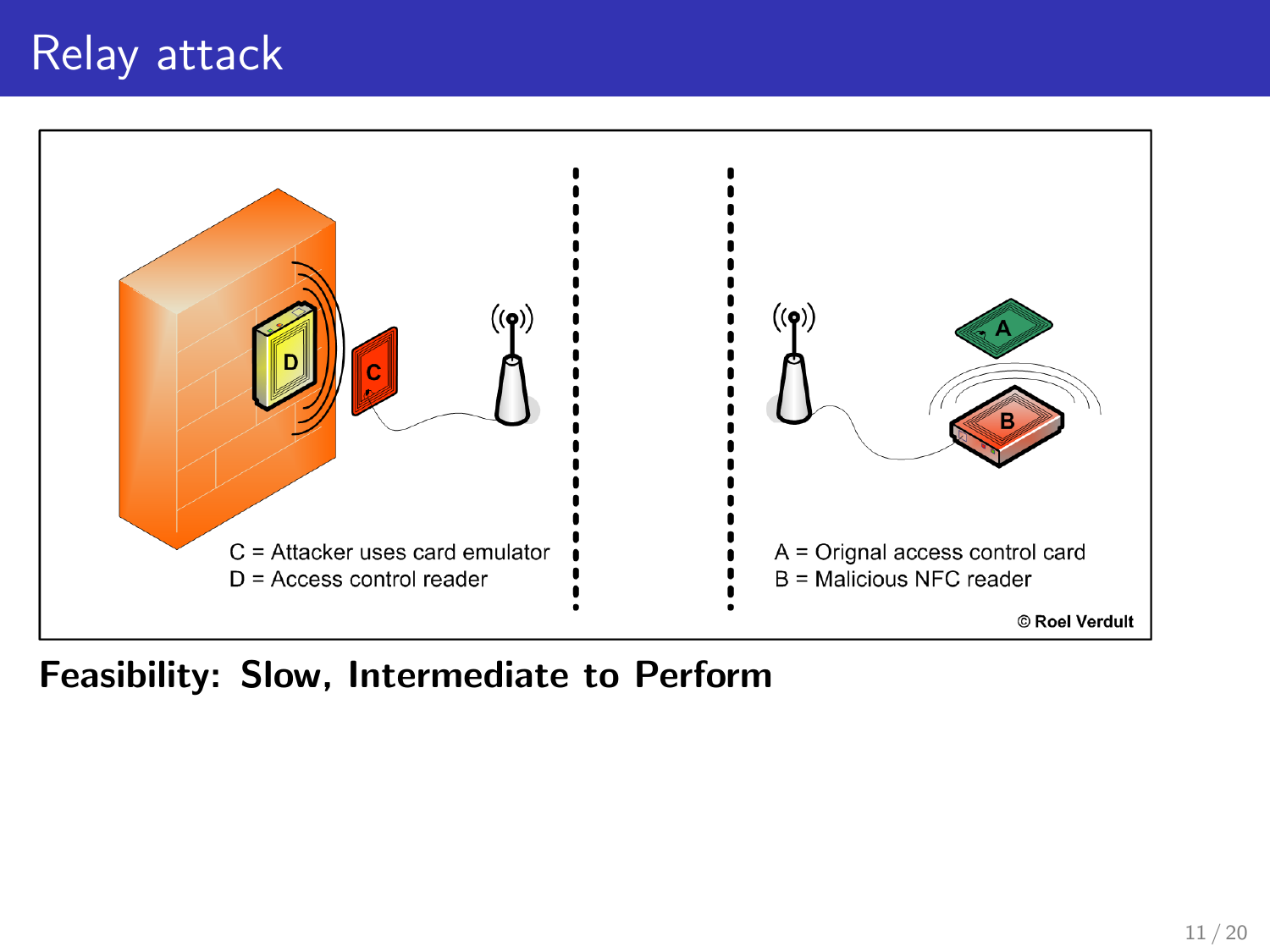### Default Keys

- Against MIFARE Classic tags
- **•** Performed using the Proxmark Tool

| Tag | <b>Status</b>     |
|-----|-------------------|
| 6   | <b>SUCCESSEUL</b> |
| 7   | <b>SUCCESSEUL</b> |
| 8   | SUCCESSFUL        |
| 10  | <b>SUCCESSEUL</b> |
| 11  | SUCCESSFUL        |
| 12  | <b>SUCCESSEUL</b> |
| 13  | <b>SUCCESSEUL</b> |
| 14  | SUCCESSFUL        |
| 17  | <b>SUCCESSEUL</b> |
| 18  | <b>SUCCESSEUL</b> |
| 19  | <b>SUCCESSEUL</b> |
| 20  | SUCCESSFUL        |
| 21  | SUCCESSFUL        |
| 22  | <b>SUCCESSEUL</b> |
| 29  | SUCCESSFUL        |
|     |                   |

Table: Results from the Default Keys attack for all MIFARE Classic tags.

Feasibility: Fast, Easy to Perform, High Success Rate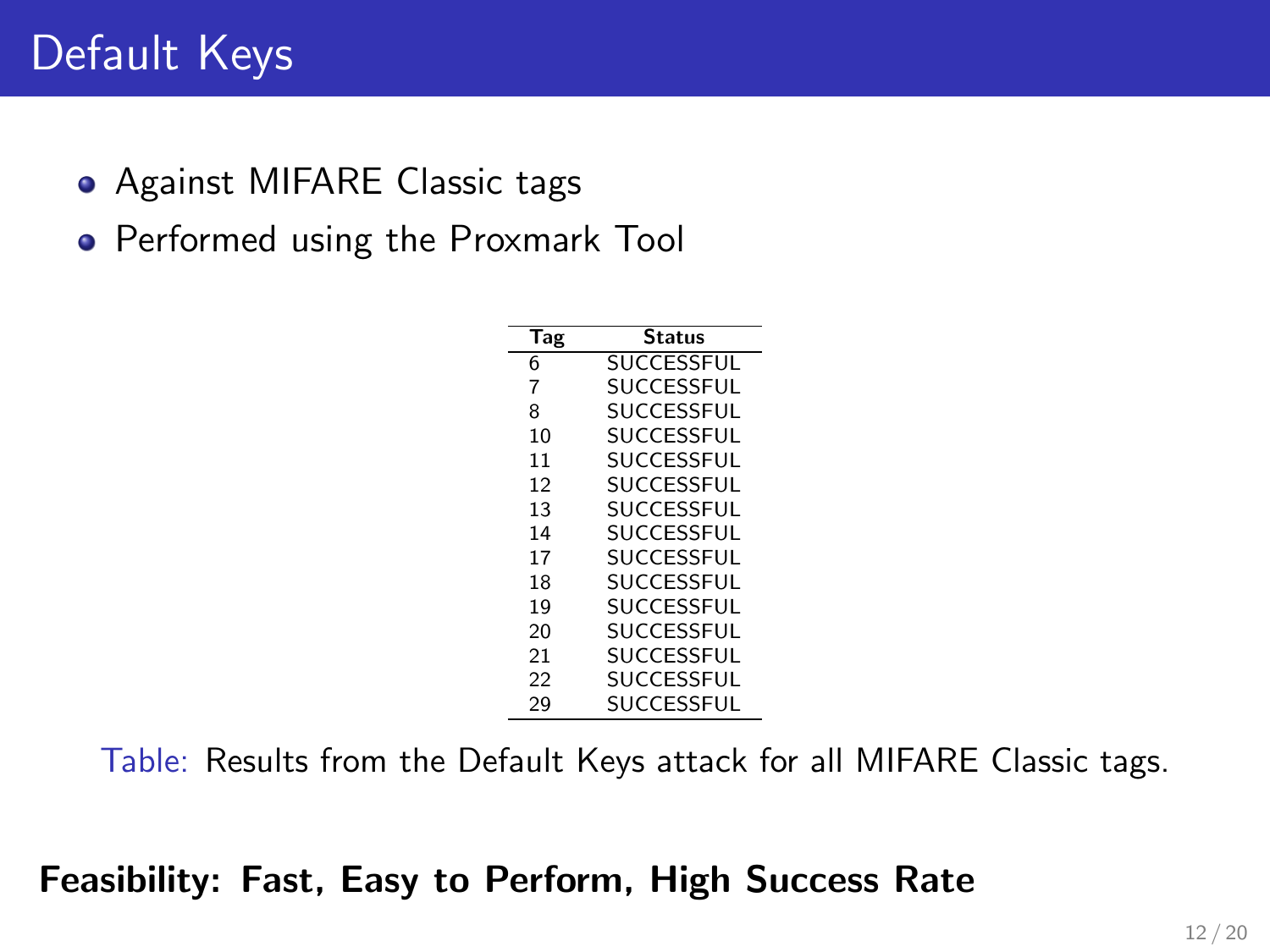### DarkSide Attack

- Against MIFARE Classic tags
- **•** Performed using the Proxmark Tool

| Tag | <b>Status</b>            |
|-----|--------------------------|
| 6   | NOT SUCCESSFUL (Hanging) |
| 7   | NOT SUCCESSFUL (Hanging) |
| 8   | <b>SUCCESSEUL</b>        |
| 10  | NOT SUCCESSFUL (Hanging) |
| 11  | NOT SUCCESSFUL (Hanging) |
| 12  | <b>SUCCESSEUL</b>        |
| 13  | <b>SUCCESSEUL</b>        |
| 14  | NOT SUCCESSFUL (Hanging) |
| 17  | <b>SUCCESSEUL</b>        |
| 18  | <b>SUCCESSEUL</b>        |
| 19  | <b>SUCCESSEUL</b>        |
| 20  | <b>SUCCESSEUL</b>        |
| 21  | <b>SUCCESSEUL</b>        |
| 22  | <b>SUCCESSEUL</b>        |
| 29  | <b>SUCCESSEUL</b>        |

Table: Results from the DarkSide attack for all MIFARE Classic tags.

#### Feasibility: Fast, Easy to Perform, Rather High Success Rate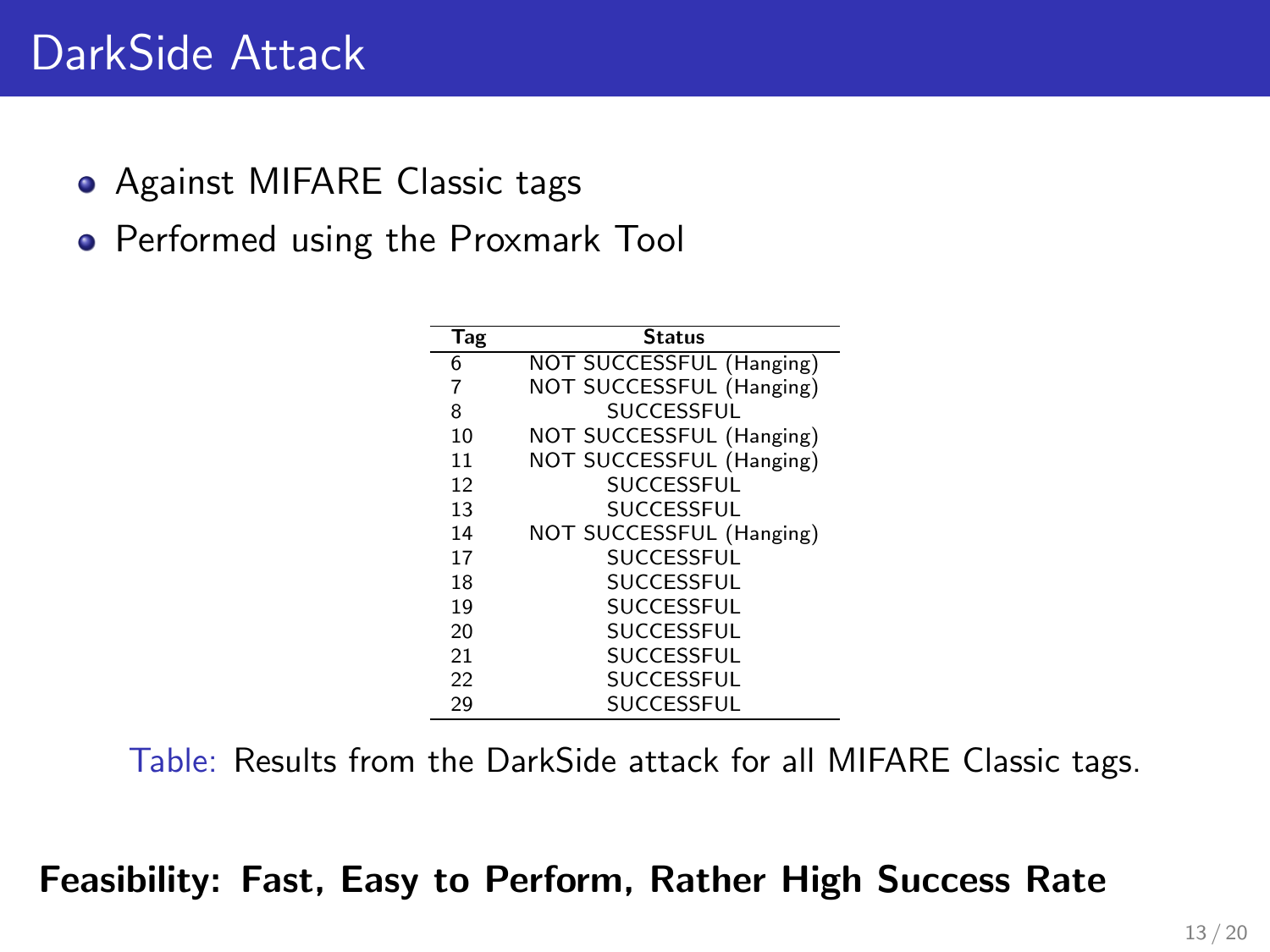# Snooping and MFKey

- Against MIFARE Classic tags
- **•** Performed using the Proxmark Tool

| <b>Tag</b> | System | Status                                                                 |
|------------|--------|------------------------------------------------------------------------|
|            |        | <b>SUCCESSEUL</b>                                                      |
|            |        | NOT SUCCESSFUL (Could not capture the entire authentication handshake) |

Table: Results from the Snooping and MFKey attack for MIFARE Classic tags.

#### Feasibility: Rather Fast / Intermediate, Rather Easy to Perform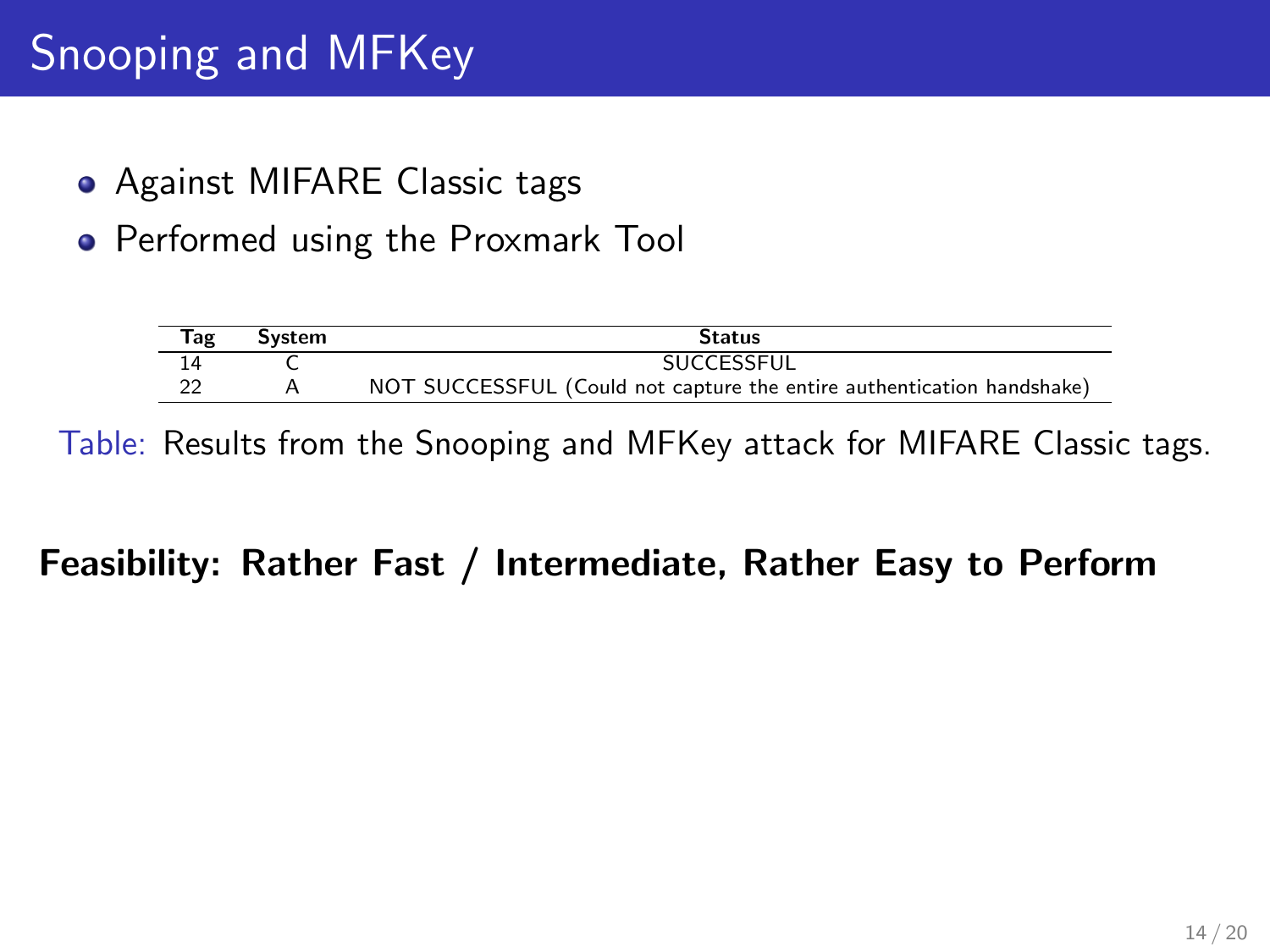### Nested Attack

#### • Against MIFARE Classic tags

**•** Performed using the Proxmark Tool and the NFC reader

| <b>Tag</b> | Proxmark3                               | <b>NFC ACR122 Reader</b> | <b>Status</b>         |
|------------|-----------------------------------------|--------------------------|-----------------------|
| 6          | Successful                              | Successful               | SUCCESSFUL            |
|            | Successful                              | Successful               | SUCCESSFUL            |
| 8          | Successful                              | Error: I/O error         | SUCCESSFUL            |
| 10         | Error: Sending bytes to proxmark failed | Error: I/O error         | <b>NOT SUCCESSFUL</b> |
| 11         | Error: Sending bytes to proxmark failed | Successful               | <b>SUCCESSFUL</b>     |
| 12         | Successful                              | Error: I/O error         | SUCCESSFUL            |
| 13         | Successful                              | Error: I/O error         | <b>SUCCESSEUL</b>     |
| 14         | Error: Sending bytes to proxmark failed | Error: I/O error         | <b>NOT SUCCESSFUL</b> |
| 17         | Successful                              | Not Tested               | SUCCESSFUL            |
| 18         | 4K tag - finds the keys and hangs       | Not Tested               | SUCCESSFUL            |
| 19         | 4K tag - finds the keys and hangs       | Not Tested               | SUCCESSFUL            |
| 20         | 4K tag - finds the keys and hangs       | Not Tested               | SUCCESSFUL            |
| 21         | 4K tag - finds the keys and hangs       | Not Tested               | SUCCESSFUL            |
| 22         | Successful                              | Not Tested               | SUCCESSFUL            |
| 29         | 4K tag - finds the keys and hangs       | Not Tested               | <b>SUCCESSFUL</b>     |

Table: Results from the Nested attack for all MIFARE Classic tags.

#### Feasibility: Fast, Rather Easy to Perform, Rather High Success Rate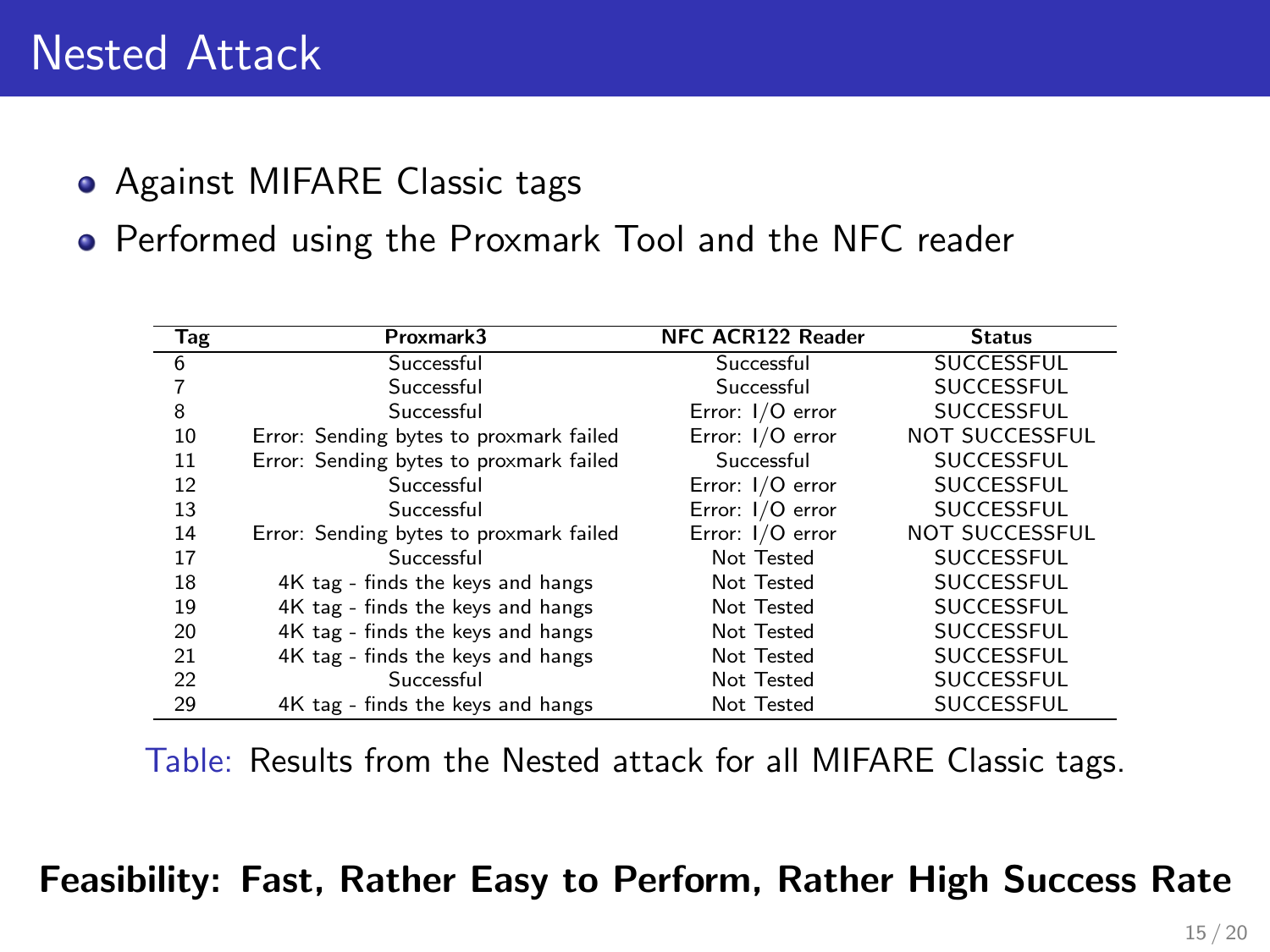# Tag Emulation

### Performed using the Proxmark Tool MIFARE Classic tag:

- Directly after nested attack
- With help of dump file
- Successful on demo kit
- Not successful on External Company 2 (System A)

### HID Low Frequency tag:

- Only UID needs to be known
- Successful on External Company 3 (System 3)

EM410x tag:

• Reading successful, but emulating not (System D)

Feasibility: Fast, Easy to Perform, Intermediate Success Rate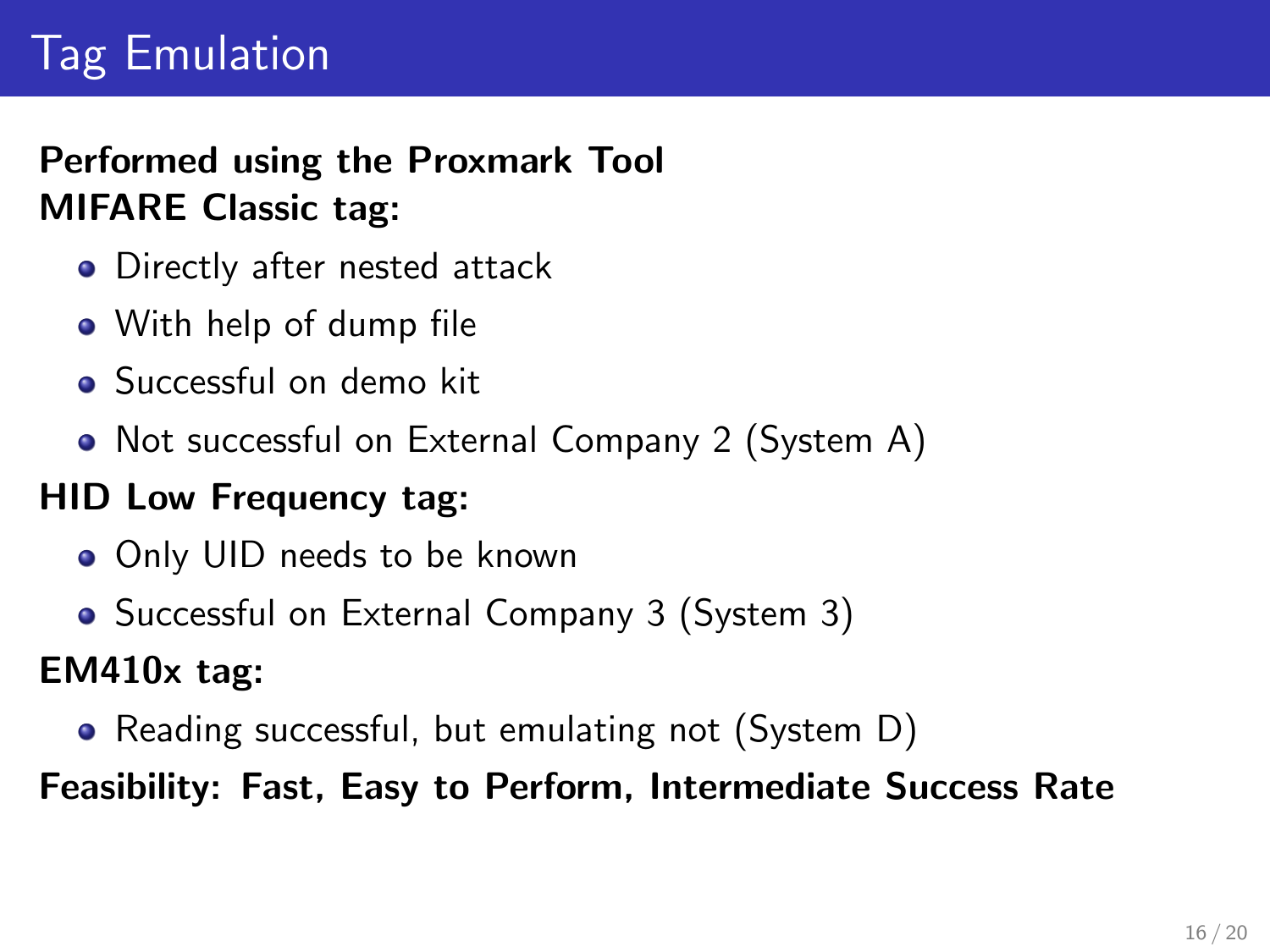# Tag Cloning

### Performed using the Proxmark Tool MIFARE Classic tag:

- Cards with writable UID
- Successful on real systems A and C

### MIFARE UltraLight tag:

- No special writable UID, Lock Bits and OTP bits was used
- **Not Successful**

### HID Low Frequency tag:

- Writable HID cards
- Successful on real system B

### Feasibility: Fast, Easy to Perform, High Success Rate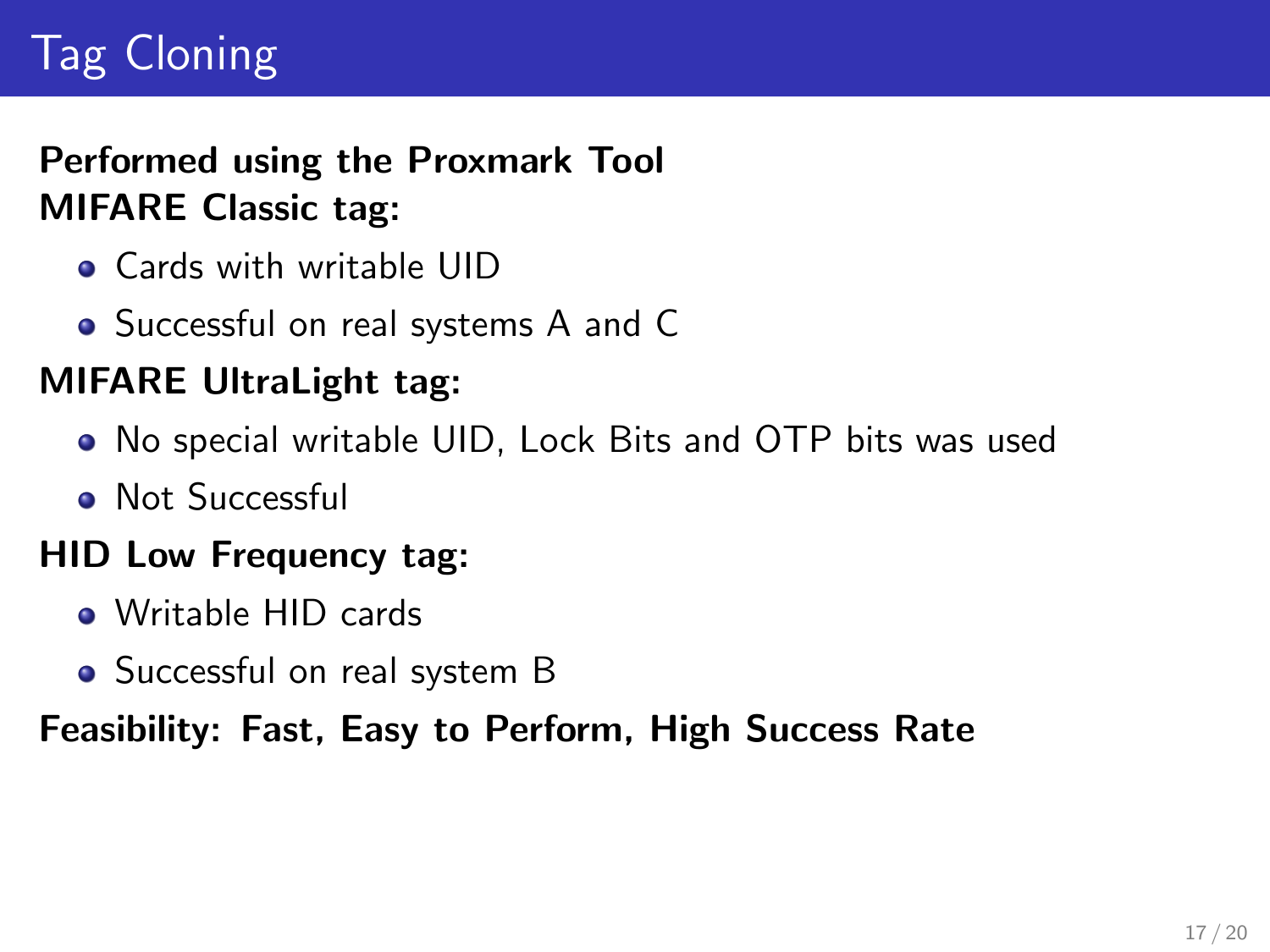| Default keys<br>Access to valid tag<br>high<br>little<br>Proxmark3<br>easy<br>NFC reader<br><b>DarkSide</b><br>Proxmark3<br>little<br>Access to valid tag<br>rather high<br>easy<br>Snooping<br>Proxmark3<br>Access to a valid<br>intermediate<br>average<br>authentication<br>handshake |
|------------------------------------------------------------------------------------------------------------------------------------------------------------------------------------------------------------------------------------------------------------------------------------------|
|                                                                                                                                                                                                                                                                                          |
|                                                                                                                                                                                                                                                                                          |
|                                                                                                                                                                                                                                                                                          |
|                                                                                                                                                                                                                                                                                          |
| <b>Nested attack</b><br>little<br>intermediate/easy<br>Proxmark3<br>rather high<br>Access to valid tag<br>/NFC reader<br>low                                                                                                                                                             |
| Proxmark3<br>Emulate tag<br>little<br>intermediate<br>Dump of a valid tag<br>easy                                                                                                                                                                                                        |
| high<br>little<br>Proxmark3<br>Dump of a valid tag<br>Clone tag<br>easy<br>/ NFC reader<br>A writable tag                                                                                                                                                                                |
| Relay attack*<br>intermediate<br>2x NFC reader<br>Simultaneous access to<br>a lot<br>valid tag and reader                                                                                                                                                                                |
| * Attack can be performed without knowing the keys for tags that use encryption                                                                                                                                                                                                          |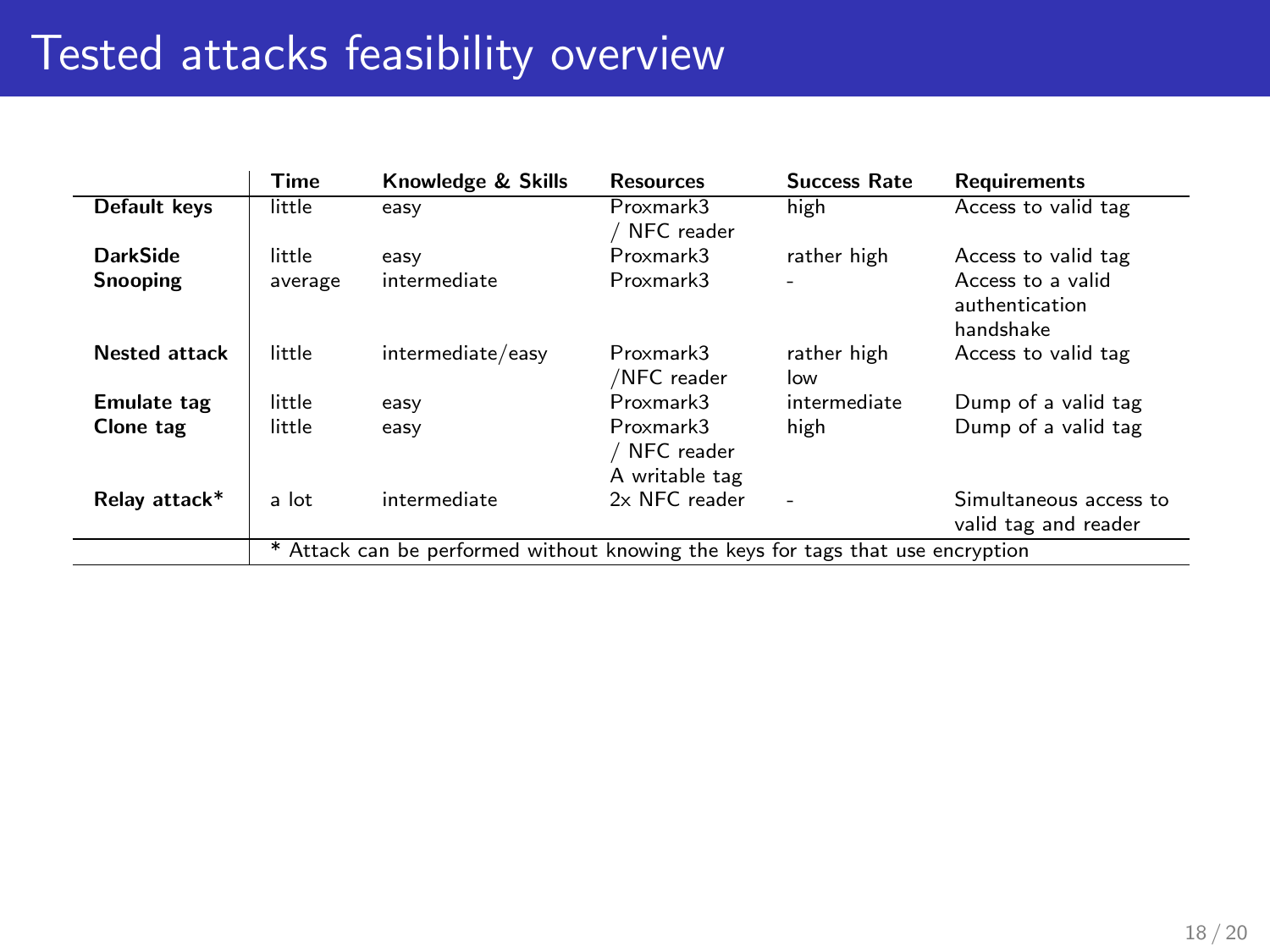### <span id="page-18-0"></span>Conclusion

#### RFID access control system assessment guidelines:

- Identify the type of the used tags.
	- MIFARE Classic Ensure that: no default keys used, encryption properly used
	- **MIFARE DESFire Rather secure**
	- MIFARE UltraLight Not suitable for access control systems
	- HID or EM410x LF tags Not secure
	- **Qthers Not researched**
- Ensure that no sensitive information is written on the tags
- **•** Ensure security awareness of the employees
- Ensure that secure enclosures are used for the tags when they are not in use
- **Ensure surveillance around the readers**